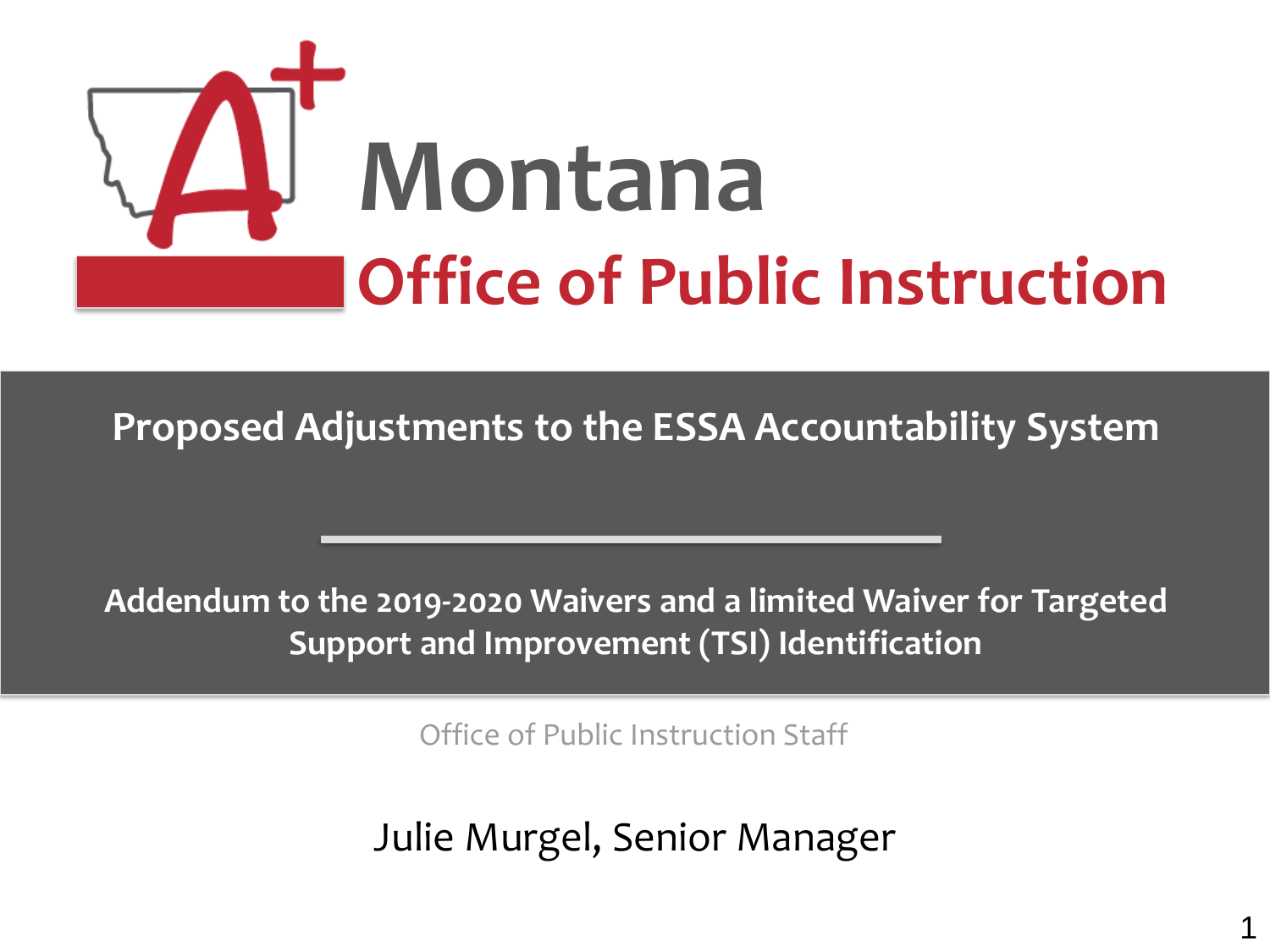

- The addendum process, if allowed by the Department, would be for temporary changes designed to address the impact of missing data from the 2020–2021 school year. In other words, it is a solution the Department has granted states through the OPI's current [ESSA State Plan Addendum Process](http://opi.mt.gov/Portals/182/ESSA/ESSAUpdateDecember2020.pdf?ver=2020-12-14-155112-577) to "look backwards".
- The waiver process under [ESEA-ESSA Section 8401](https://www.congress.gov/114/plaws/publ95/PLAW-114publ95.pdf) is intended to provide states with relief from statutory requirements.
- The **amendment process** is for changes in 2020-2021 and beyond. It addresses the current school year and "looks forward" by design.

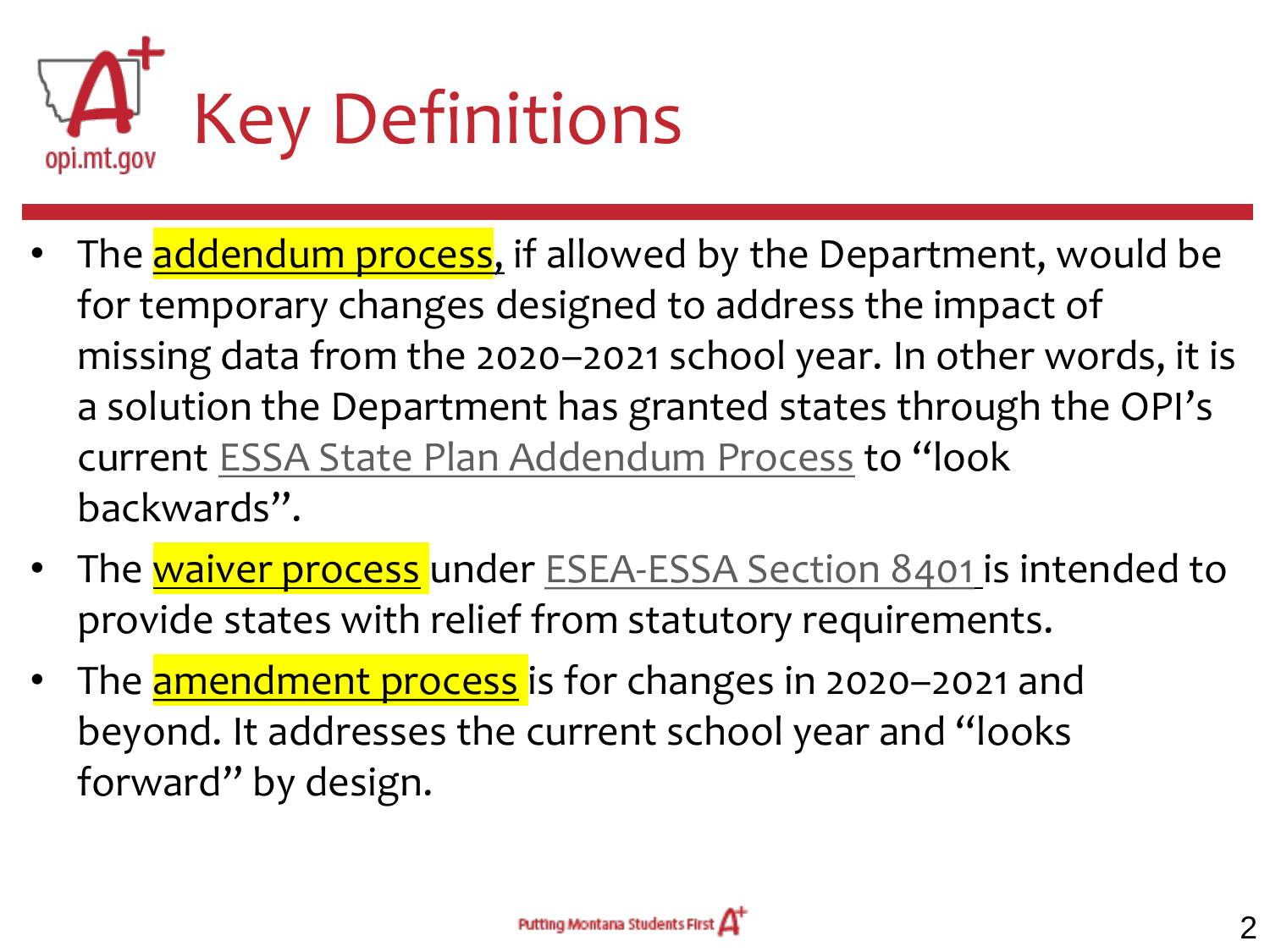

- On March 30, 2020, Montana OPI received a waiver from the U.S. Department of Education (USED) for testing, accountability and reporting.
- Then, this fall the USED created a streamlined process, the COVID-19 Addendum, to account for one-year changes that were a result of the 3/2020 waiver.
- Given that Montana cannot adequately calculate an academic growth measurement, or some of the measures of Montana's fifth flexible indicator for School Quality and Student Success (SQSS), it cannot meet the requirement to differentiate all public schools based on all five required indicators.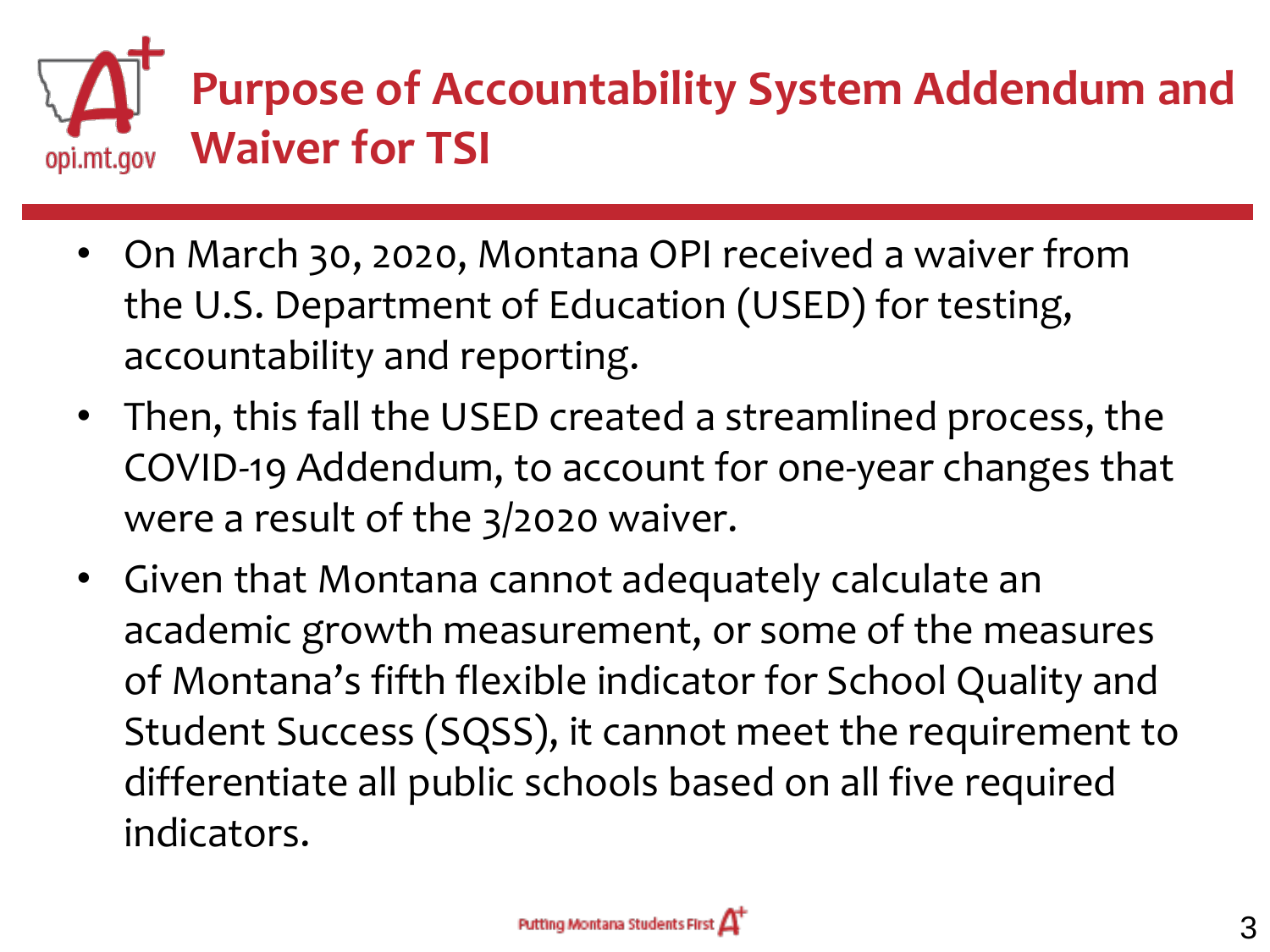

- Because the waiver addendum does not apply to the annual requirement to identify Targeted Support and Improvement (TSI) schools, which are schools with one or more consistently underperforming subgroups for three consecutive years, Montana is also seeking a specific TSI waiver.
- These proposed changes do not preclude Montana from submitting amendments or additional waivers to gain greater flexibility in the future.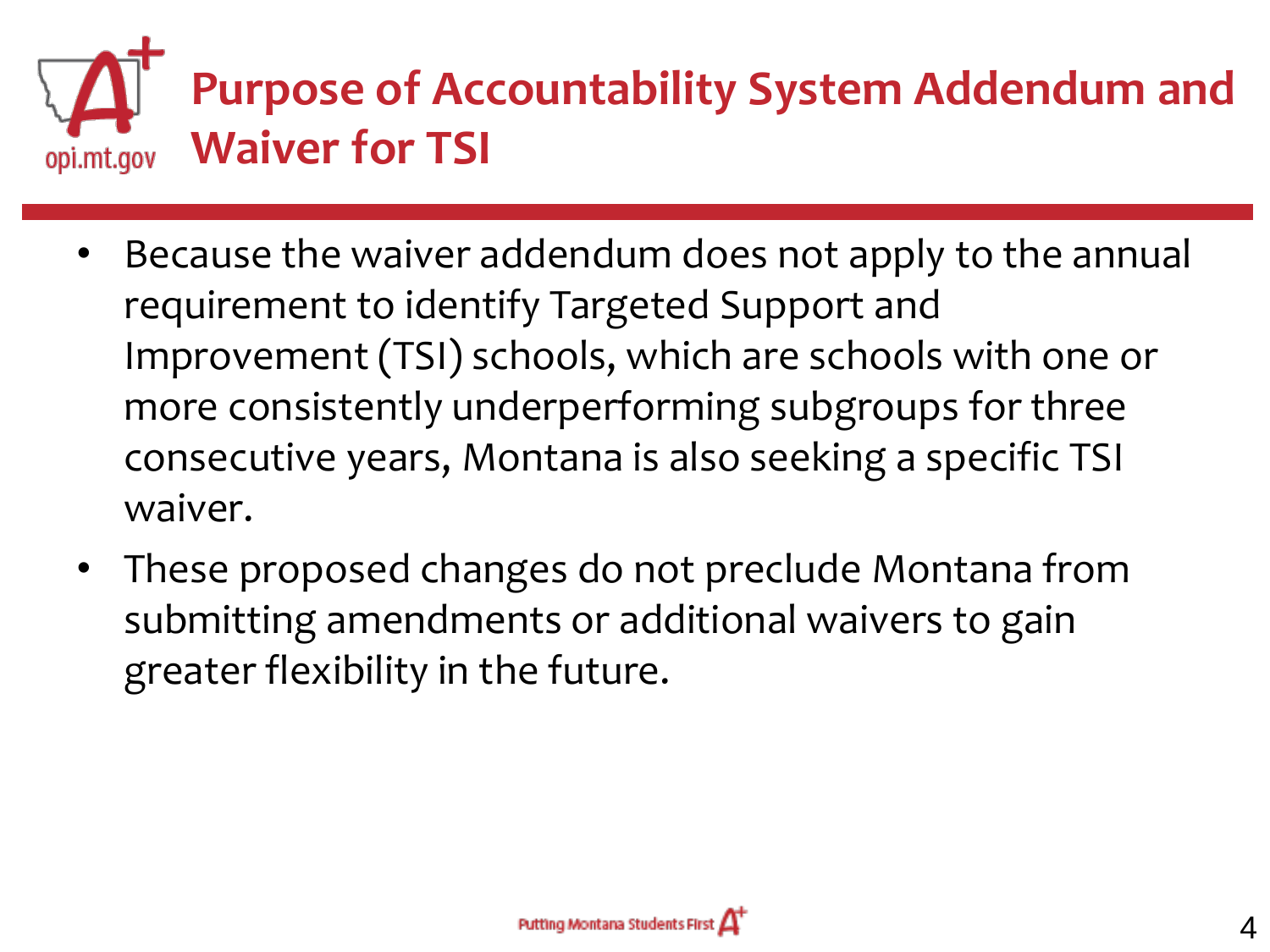

Through the Addendum and the TSI Waiver, Montana proposes to address the following components of the accountability system:

- Shifts forward timelines by one year to 2022-2023 for identifying CSI and ATSI schools because the growth indicator and the Student Quality or Student Success (SQSS) indicator cannot be calculated in 2020-2021.
- Shift exit criteria for CSI and ATSI schools to be in 2022-2023 based on data from the 2021-2022 school year.
- Shifts forward timelines by one year for measuring long-term goals and measurements of interim progress.
- Waive annual requirement to identify TSI schools in 2020-2021 for consistently underperforming subgroups.